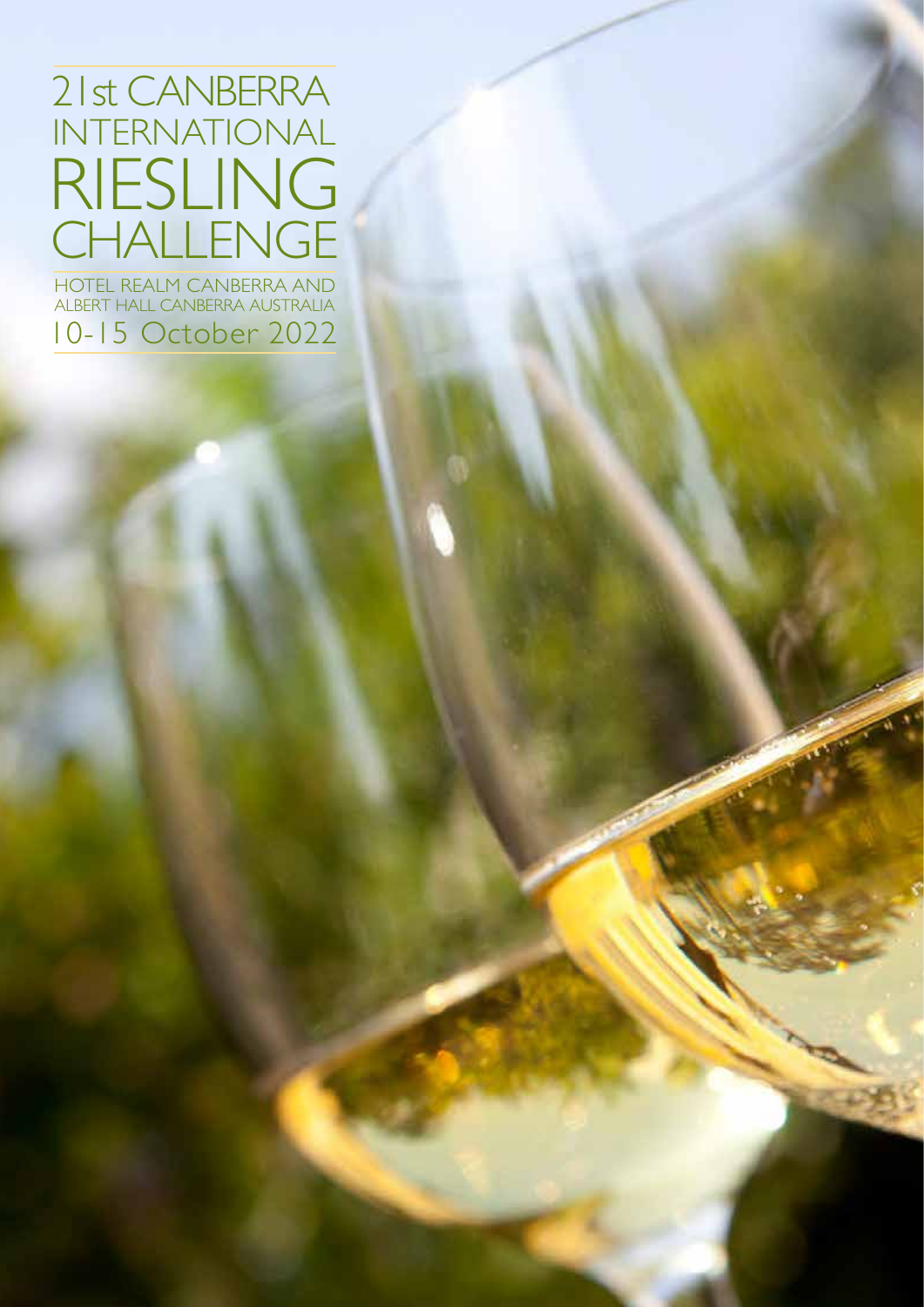

A competition dedicated to Riesling wines only, to showcase the wonders of the Riesling variety

# **BOOKINGS REQUIRED\***

# CALENDAR OF EVENTS

# **RIEDEL RIESLING MASTER CLASS**

### **Thursday 13 October**

6.00pm – 9.00pm

# **Hotel Realm**

An expert guided tour of outstanding Rieslings. Presented by Cameron Douglas MS, *The Rieslings of Central Otago – Terroir and Character* and Jane Faulkner, *Riesling with texture – A new zeitgeist for Australian Riesling?*

\*Tickets \$100.00 Bookings required

# **AWARDS PRESENTATION CEREMONY and CELEBRATION of RIESLING**

### **Friday 14 October**

5.30pm **Hotel Realm**

*A limited number of tickets to the Awards Ceremony will be available for purchase.* 

\*Tickets \$90.00 Bookings required

# **REALM RIESLING DINNER**

**Friday 14 October** 7:30 pm **Hotel Realm**

The Hotel Realm will offer an evening of rare Rieslings from the Challenge museum with food matched by their chefs.

\*Tickets \$140.00 Bookings required

# **TOYOTA MATERIAL HANDLING INTERNATIONAL RIESLING EXPERIENCE**

# **Saturday 15 October**

Two Sessions 10.00am – 12.00pm and 1.00pm – 3.00pm

# **Albert Hall**

The largest collection of Rieslings in the Southern Hemisphere, all of the 2022 entries available to taste.

Tickets are **\$40.00pp** and include a souvenir Riedel tasting glass and a copy of the official CIRC Results Catalogue.

# Bookings required - Complimentary registration available for trade and exhibitors

A number of the Judges from 2022 Judging Panel will be on hand at the tasting to answer questions attendees may have on Riesling.

Bookings for CIRC 2022 events will be via TryBooking. Booking links will be placed on the CIRC website.

judging system.

internationally recognised 100 point

**Welcome to the 2022 Canberra International Riesling Challenge!**  The Canberra International Riesling Challenge (CIRC) is a wine competition created in Canberra, Australia to highlight the grape that defines White Wine, Riesling. Now in its 23rd year, the Riesling Challenge attracts wines from Riesling producing countries around the world and is the most significant event of its type in the

southern hemisphere. *James Service AM, Chairman of the Canberra International*

Judging at the Canberra

International Riesling Challenge is conducted on a regional basis and is designed to promote and explore the regional differences that Riesling

Judges are only given the vintage and the sugar levels of the wines. Regions with large numbers of entries in a particular class are broken up in to small judging groups between the two panels to further hide their identity. Regions are only revealed in the Results Catalogue. Judging in 2022 will again be conducted against the

*Riesling Challenge.*

so well expresses.

**JUDGING**

KEY DATES: | Entries open I June 2022 Entries close 31 July 2022 **Exhibit deliveries:** Monday 19 September to Friday 23 September 2022

**JUDGING:** 10 – 13 October 2022 **Awards:** 14 October 2022

# elevate our senses.

Drink in warm welcomes and cool-climate wines. Home to 140 vineyards and more than 40 wineries within 35 minutes' drive of the city, meet the talented growers and makers as you explore the Canberra Wine District.

'ISIT **CANBERRA** find **more than** you came for.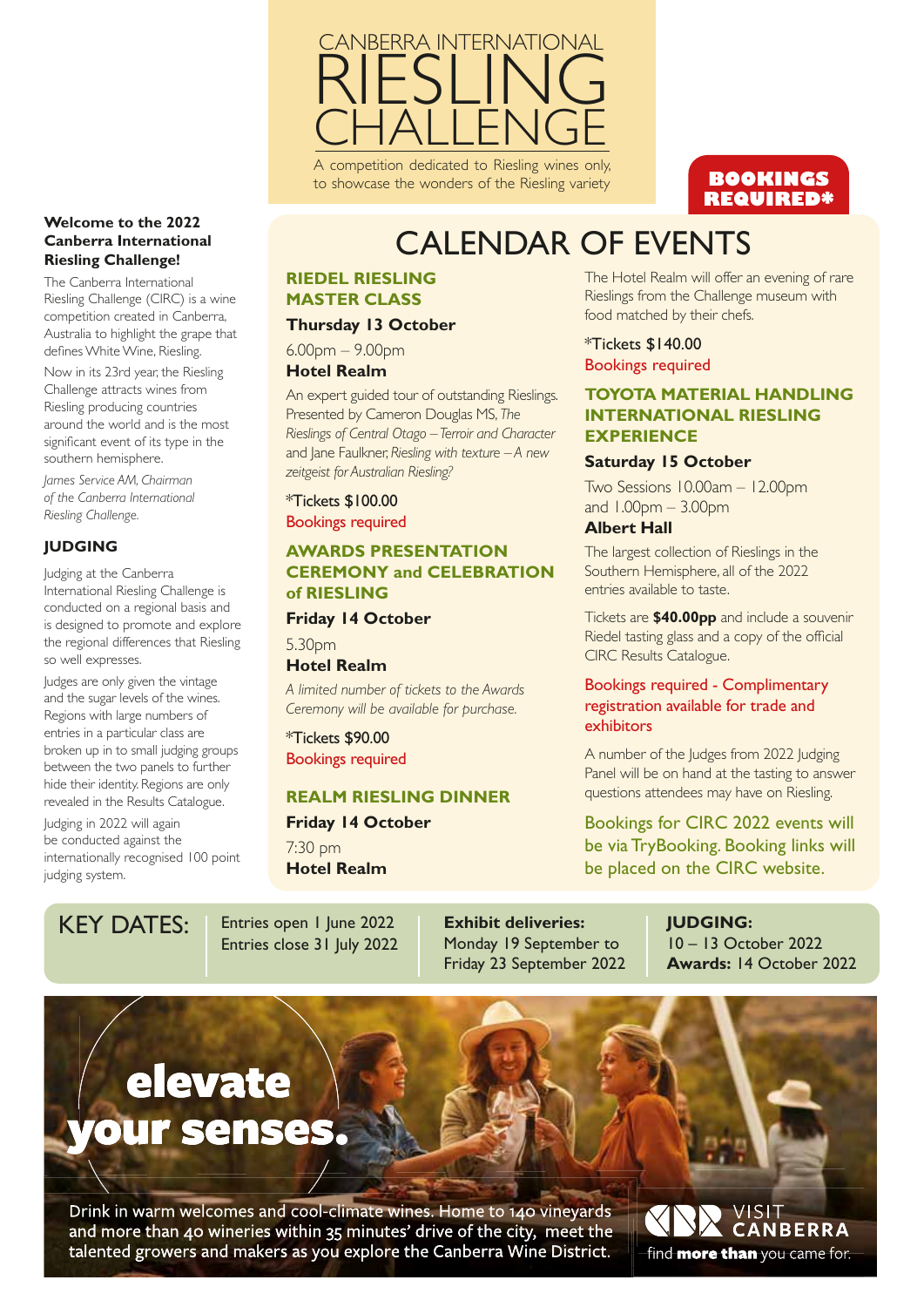# CANBERRA INTERNATIONAL RIESLING **CHALLENGE TROPHIES**

Best Wine of the Challenge Canberra International Riesling Challenge Trophy *This trophy will only be awarded if the judges deem a wine to be exceptional in every aspect.*

# Best Australian Riesling

ACT Government and Hotel Realm Perpetual Trophy

Best Dry Riesling Jim Murphy AM Perpetual Trophy

Best Semi-Dry Riesling Wolf Blass Perpetual Trophy

Best Sweet Riesling Toyota Material Handling Perpetual Trophy

Best Museum Riesling Pernod Ricard Winemakers Perpetual Trophy

Best New Zealand Riesling New Zealand High Commission Perpetual Trophy

# Best European Riesling

German Ambassador's Perpetual Trophy

Best American Riesling USA Embassy Perpetual Trophy

Best Canberra District Riesling ACT Chief Minister's Perpetual Trophy

Best Provenance Riesling Ken Helm AM Perpetual Trophy

Encouragement Award for up and coming Australian Riesling Winemakers Toyotal Material Handling Award

# HOW TO ENTER

To enter the 2022 Canberra International Riesling Challenge:

Go to //www.rieslingchallenge.com/howto-enter/online-entries or complete the attached Entry Form and submit to:

# **Canberra International Riesling Challenge** PO Box 241, DEAKIN WEST ACT 2600,

AUSTRALIA Email: info@rieslingchallenge.com For additional copies of the

2022 CIRC Entry Schedule, visit www.rieslingchallenge.com and click on the **Entry** button which will direct you to an electronic version of the Entry Form for downloading if required or contact the CIRC Secretariat.

### **CONTACT DETAILS (ENQUIRIES)**

Sue Hart or Richard Hart *National Secretariat*

# **Canberra International**

**Riesling Challenge** PO Box 241 DEAKIN WEST ACT 2600 AUSTRALIA Phone: +61 2 6286 7515 Email: info@rieslingchallenge.com

# TRANSPORT OF ENTRIES

All entries must be delivered to the Canberra International Riesling Challenge between

# **Monday 19 September and Friday 23 September 2022.**

# **AUSTRALIAN ENTRIES**

The preferred shipping method for Australian entries is the **Australia Post** returns shipping system using a CIRC Australia-wide shipping rate. Details for this trackable shipping system, and a link to the site, will be sent with labels after entries close.

# **NEW ZEALAND ENTRIES**

To arrange delivery of your exhibits from New Zealand, contact:

**J M Harris Limited**  Wine Freight Brokers Unit 12, 51 Ash Road, Wiri, Auckland 2104 Tel: +64 (0)22 458 1838 Email: kevin@jmharris.co.nz

# **CANADIAN ENTRIES**

To arrange delivery of exhibits from Canada contact: **West Coast**

**Aero Pacific Express Ltd**  Vancouver International Airport 102 4831 Miller Rd Richmond BC V7B 1K7 Phone: 604-279-1972

# **Ontario Tri-ad International**

375 Annagem Blvd, Bldg 100 Mississauga, On Canada L5T 3A7 Attn: International Ops Tel: 1-905-624-8214 Fax: 1-905-624-5175 Linder Kerry / lkerry@tri-ad.ca

# **EUROPEAN ENTRIES**

To arrange delivery of your exhibits from Europe, contact:

**Sarah Gerken** - Airfreight BTG Internationale Spedition GmbH Tel: +49 69 401005 32 Fax: +49 69 401005 64 Email: sarah.gerken@btg.de

**Carl-Benz-Strasse 21** 60386 Frankfurt/Main, Germany DE.RAC.0382.02

http://www.btg.de

**NOTE:** *European entries will be consolidated by Sarah Gerken at BTG*

# **USA ENTRIES**

To arrange delivery of exhibits from the USA contact:

### **Around The Clock**

C/O Aries Global Logistics 21744 98TH AVENUE, STE A Queens Village NY, 11429 Tel: 718-454-6310 Attention: Jenny E: bobby@atctrucks.com Cc: rishi.heeralal@ariesgl.com

**NOTE:** *The intention is to ship a consolidated USA consignment*

*For those not using any of the above methods, delivery details are:* 2022 Canberra International Riesling Challenge Suite 26, The Atrium, Swinger Hill Centre Corner of Colbeck & Ainsworth Steets MAWSON ACT 2607, Australia

**Entries must be clearly marked "2022 Canberra International Riesling Challenge – Wine Exhibit"**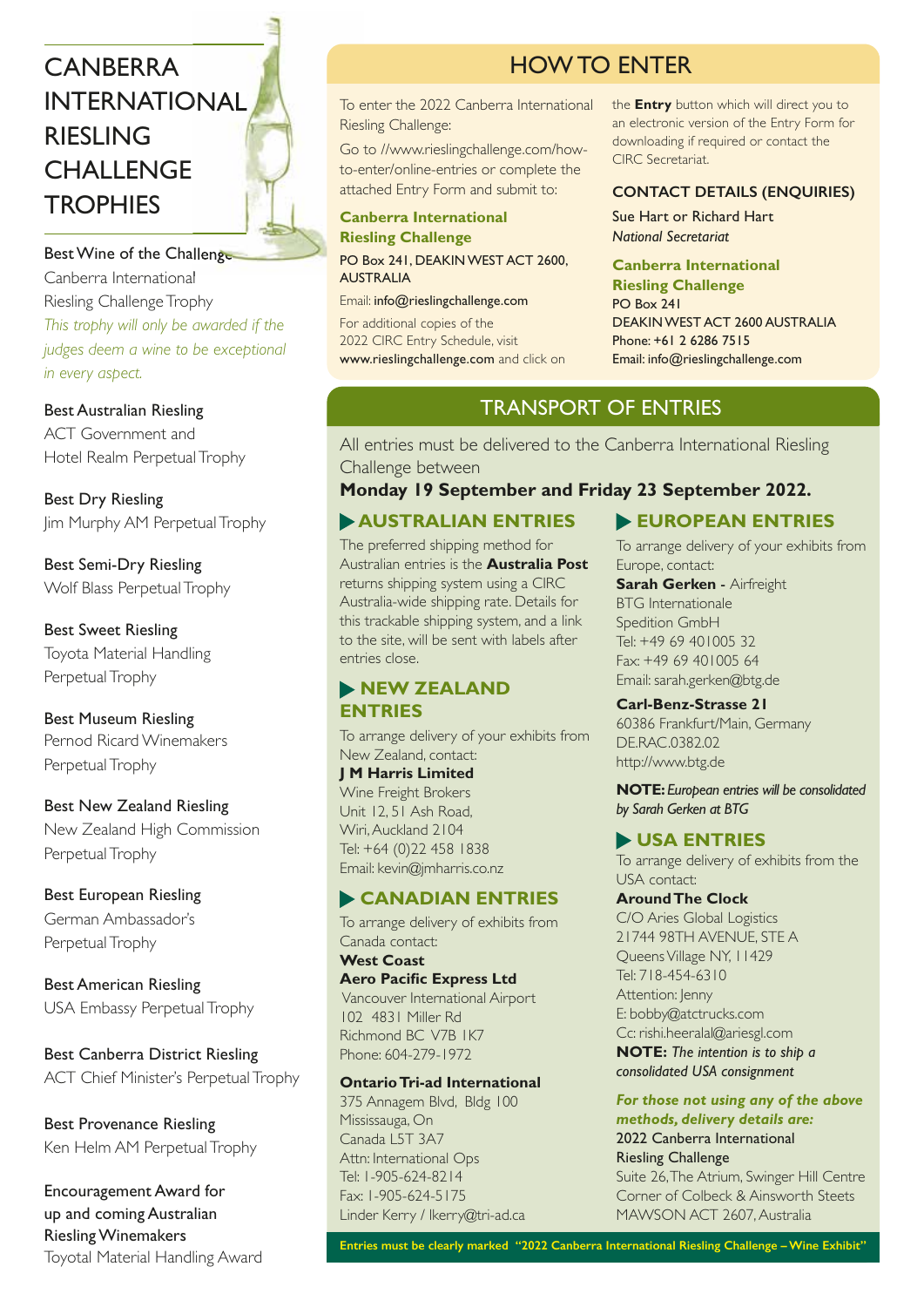# 2022 Award Classes

**WOLF BLASS** 

|         | Southern Hemisphere                                                             | <b>Style Guidelines</b>  |                       |
|---------|---------------------------------------------------------------------------------|--------------------------|-----------------------|
| Class   | <b>Class Description</b>                                                        | Residual Sugar           | <b>IRF</b> Scale      |
| Class I | Current Vintage 2022 - Dry                                                      | Less than 8g sugar/ltr   | Dry                   |
| Class 2 | Current Vintage 2022 - Semi-Dry                                                 | 8g - 20 g sugar/ltr      | Medium Dry            |
| Class 3 | Current Vintage 2022 - Sweet including Botrytis and Eiswein Styles              | More than 20g sugar /ltr | Medium Sweet or Sweet |
| Class 4 | Open Class Vintage 2019 to 2021 - Dry                                           | Less than 8g sugar/ltr   | , Dry                 |
| Class 5 | Open Class Vintage 2019 to 2021 - Semi-Dry                                      | 8g - 20 g sugar/ltr      | Medium Dry            |
| Class 6 | Open Class Vintage 2019 to 2021 - Sweet including Botrytis and Eiswein Styles   | More than 20g sugar /ltr | Medium Sweet or Sweet |
| Class 7 | Museum Class Vintage 2018 & Prior - Dry                                         | Less than 8g sugar/ltr   | Dry                   |
| Class 8 | Museum Class Vintage 2018 & Prior - Semi-Dry                                    | 8g - 20 g sugar/ltr      | Medium Dry            |
| Class 9 | Museum Class Vintage 2018 & Prior - Sweet including Botrytis and Eiswein Styles | More than 20g sugar /ltr | Medium Sweet or Sweet |
|         |                                                                                 |                          |                       |
|         | Northern Hemisphere                                                             | <b>Style Guidelines</b>  |                       |
| Class   | <b>Class Description</b>                                                        | Residual Sugar           | <b>IRF</b> Scale      |
|         |                                                                                 |                          |                       |

| Class    | <b>Class Description</b>                                                        | Residual Sugar           | <b>IRF</b> Scale      |
|----------|---------------------------------------------------------------------------------|--------------------------|-----------------------|
| Class 10 | Current Vintage 2021 - Dry                                                      | Less than 8g sugar/ltr   | l Dry                 |
| Class 11 | Current Vintage 2021 - Semi-Dry                                                 | 8g - 20 g sugar/ltr      | Medium Dry            |
| Class 12 | Current Vintage 2021 - Sweet including Botrytis and Eiswein Styles              | More than 20g sugar /ltr | Medium Sweet or Sweet |
| Class 13 | Open Class Vintage 2018 to 2020 - Dry                                           | Less than 8g sugar/ltr   | Dry                   |
| Class 14 | Open Class Vintage 2018 to 2020 - Semi-Dry                                      | 8g - 20 g sugar/ltr      | Medium Dry            |
| Class 15 | Open Class Vintage 2018 to 2020 - Sweet including Botrytis and Eiswein Styles   | More than 20g sugar /ltr | Medium Sweet or Sweet |
| Class 16 | Museum Class Vintage 2017 & Prior - Dry                                         | Less than 8g sugar/ltr   | Dry                   |
| Class 17 | Museum Class Vintage 2017 & Prior - Semi-Dry                                    | 8g - 20 g sugar/ltr      | Medium Dry            |
| Class 18 | Museum Class Vintage 2017 & Prior - Sweet including Botrytis and Eiswein Styles | More than 20g sugar /ltr | Medium Sweet or Sweet |

### **Special Classes - Available to both Southern and Northern Hemispheres**

Class 19 Specialty Riesling Class: for wines, including sparkling wines that do not fit into other classes, or wines made in an innovative style

Class 20 Provenance Class: Three vintages of the same wine/label produced from a single vineyard and winery, with 10 or more years age range between the most recent and the oldest vintage, and the intermediate vintage approximately midway between the oldest and youngest vintages.

*The CIRC will transfer any entry that it believes is not being fairly assessed in the class entered.*

*The CIRC supports the inclusion of the International Riesling Foundation (IRF) Taste Profi le/Sweetness scale by winemakers on their labels to provide greater clarity for consumers. For more information on determining the IRF scale go to http://drinkriesling.com/tasteprofi le/thescale*



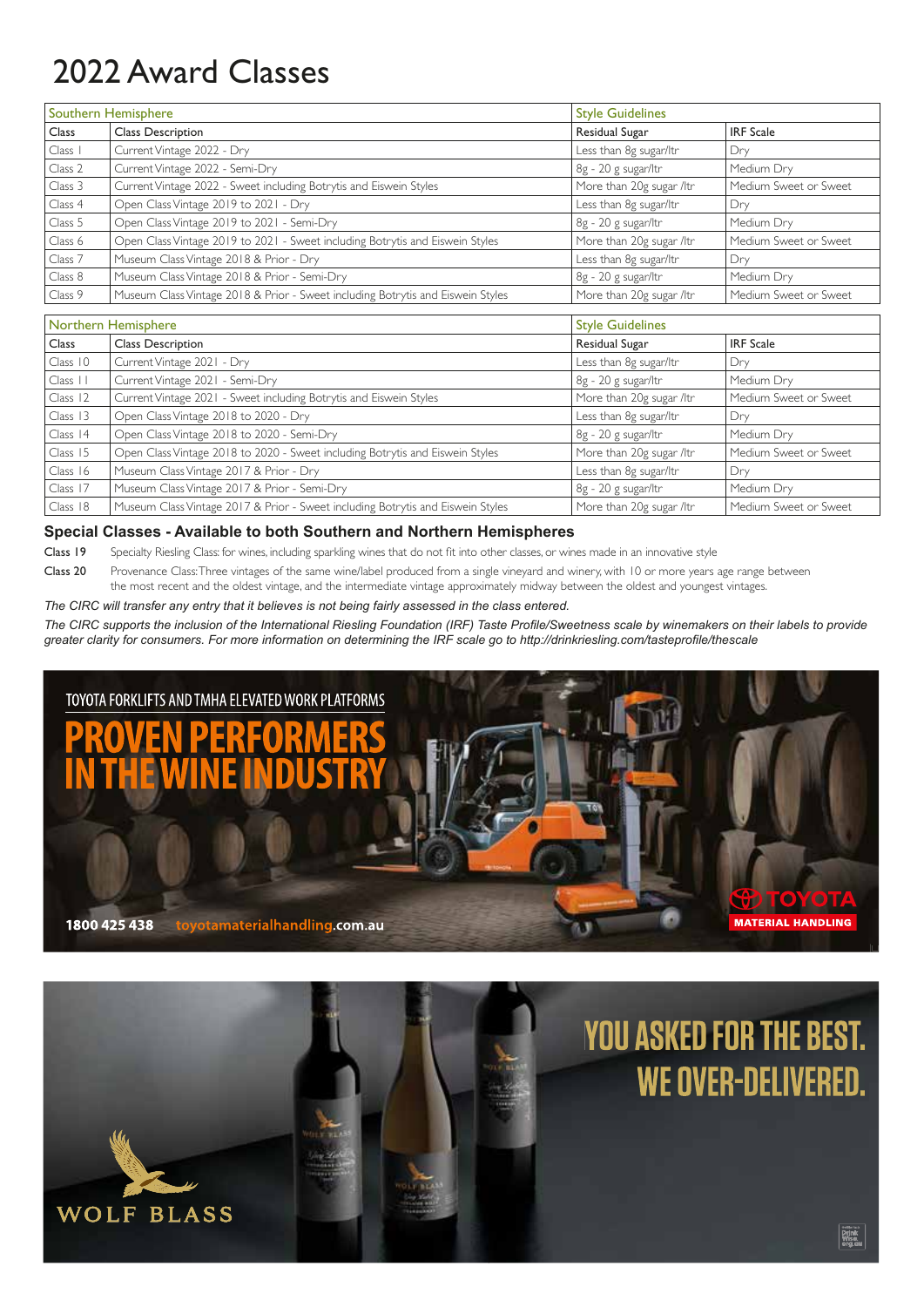# THE JUDGES



# *Chairman of Judges*

**Cameron Douglas MS** *Master Sommelier, NZ*

Cameron is an experienced wine writer, commentator, judge, reviewer, presenter and consultant. He takes his position as unofficial Ambassador for New Zealand wine very seriously, ensuring he spends time in every wine region in the country regularly. He lives his life around his enthusiasm for all things beverage – teaching, travelling, tasting and talking. He has judged and presented regularly in the USA, the UK, Australia and Asia.

In NZ he publishes his own bi-annual magazine and is the wine and beverage feature writer for MiNDFOOD Magazine, and wine feature writer/reviewer for The Shout, as well as contributing to a number of other publications including Decanter. He reviews wines and makes his notes available on his website both to the wineries and the public, as a courtesy to the Industry. He is a judge for the Fine Wines of New Zealand Masters team for Air New Zealand - showcasing the finest NZ wines and is the New Zealand panel chair for the Decanter wine awards.

Holding the first Master Sommelier (MS) qualification to be awarded in the Southern Hemisphere, Cameron has served on the Board of Directors for the Court of Master Sommeliers Americas, and is a committed member of the Court of Master Sommeliers Europe.



### **Sophie Otton** *Sommelier, NSW*

Sophie Otton is one of Australia's foremost sommeliers and owner of She Loves You, a wine and cocktail bar in Newtown, Sydney. She was the wine buyer for Kylie Kwong at Billy Kwong for four years and before that Wine Director for Rockpool Bar and Grill Sydney, managing a team of ten sommeliers and the rarest wine collection in the southern hemisphere. Prior to that she spent five years as buyer for the European Group, establishing the City Wine Shop in Melbourne. Sophie is an experienced writer and respected show judge, and for the past 20 years has been a permanent member of the tasting panel at Gourmet Traveller Wine Magazine.



#### **Jane Faulkner** *Wine Writer, Vic*

Jane is a journalist by training and a wine writer by vocation. She contributes to numerous publications including Halliday magazine and is a reviewer for Australia's leading wine guide, Halliday Wine Companion and is the Australian contributor for Hugh Johnson's Pocket Wine Guide. She is also an experienced wine judge and has chaired numerous shows. Jane is a guest presenter at the AWRI Advanced Wine Assessment Course. As part of the ASVO Wine Show Technical Advisory Committee, Jane helped revise, rewrite and update the protocols on running Australian wine shows. She is involved in the Melbourne Food & Wine Festival as a wine committee member advising on content and a regular presenter during the festival. Born in Malaysia and living in Melbourne, Jane never tires of travelling throughout the wine world including Australia in search of stories and wines from inspirational, thoughtful producers. Other than that, she drinks with gusto.



#### **Tim Pelquest-Hunt** *Chief Winemaker, Orlando Wines, SA*

Tim Pelquest-Hunt is the Chief Winemaker at Orlando Wines, with Riesling being one of his specialities. Following his winemaking dream he moved to Christchurch to complete his graduate studies in Viticulture and Oenology at Lincoln University. From there he worked as a travelling hands-on winemaker completing vintages in New Zealand, the Hunter Valley, Tasmania, West Sussex (UK), Rheinhessen (Germany), Napa Valley (US), and of course the Barossa. In 2016 Tim was awarded the Dux prize for the Australian Wine Research Institute's (AWRI) Advanced Wine Assessment Course and regularly judges in wine shows. Outside of winemaking, Tim is obsessed with Rugby Union and loves spending time with his family.



### **Celine Rousseau** *Winemaker, Eden Road Wines, NSW*

An International Winemaker, French native and Australian, Celine has 26 years experience in the wine industry in France and Australia. Born and raised near Paris but with family origins from Saumur in the Loire Valley, Celine completed a Diploma of Enology at the Bordeaux Institute of Enology and a Master's of Winemaking and Marketing in Champagne. She has worked at G.H Mumm, at AXA Millesime Chateaux such as Suduiraut and Villa Bel-Air then at Chateau La Louviere in the Bordeaux region.

In Australia she worked at Pierro (Margaret River)and Hainault (Perth Hills) before accepting the position of Head Winemaker at Chalkers Crossing (Hilltops) in 1999 where she set up the winery from scratch. In 2017, Celine joined Eden Road Wine Company (Canberra District). She loves making Riesling and cool climate Shiraz from the Canberra District. She makes wines with purity and finesse that reflect the "terroir", which is why she enjoys making and judging Rieslings.



#### **Niels Sluiman** *Sommelier & Restaurateur, NSW*

Niels Sluiman has worked as a sommelier in some of the world's most outstanding Michelin star restaurants including Pre Catelan in Paris, La Cote St Jacques in Burgundy, Sat Bains Restaurant in the UK and at Jonah's Restaurant in Sydney where he recently took over the General Manger role.

Niels is a great ambassador of local wines which led him to build an eclectic and extensive wine collection over the past 5 years.

### **Cate Looney** *Senior Winemaker, Brown Family Wine Group, Vic*

2020 Winemaker of the Year at the Women in Wine Awards, Cate Looney is the Senior Winemaker with the Brown Family Wine Group, at Milawa in Victoria's King Valley. A graduate in Wine Science from Charles Sturt University, Cate has been with the Brown Family Wine Group for over 17 years managing a team of four winemakers and producing over 10M bottles of wine per year. Cate has extensive experience as a wine show judge, is the Secretary of the Australian Sparkling Wine Show Committee and sits on the Charles Sturt University Wine Courses Industry Advisory Committee.



## WOLF BLASS AWARD

Awarded biennially to a person or organisation who has made a major contribution nationally or internationally to Riesling development and promotion.

Nominations are available by contacting the CIRC Secretariat on +61 2 6286 7515 *The Wolf Blass Award will be awarded in 2023.*



Award winning wines will be entitled to display the bottle sticker designed by the Canberra International Riesling Challenge. Awards will be made according to points achieved in judging. Artwork for the bottle sticker will be made available by the Riesling Challenge to eligible entrants.

# ENCOURAGEMENT AWARD

# FOR UP AND COMING AUSTRALIAN RIESLING WINEMAKERS

Encouragement Award for up and coming Australian Riesling Makers is a cash prize of \$1500 to be awarded to a wine made by a person who has been a winemaker for less than nine years (see Condition 24).

*Nominations for this award are to be made by selecting the "Encouragement Award" box on the CIRC Entry Form and by including the winemakers' name and the wine for which the nomination is made.*



*Angus Wardlaw, Brothers at War, Winner 2019 Encouragement Award.*

Sponsored by Toyota Material Handling

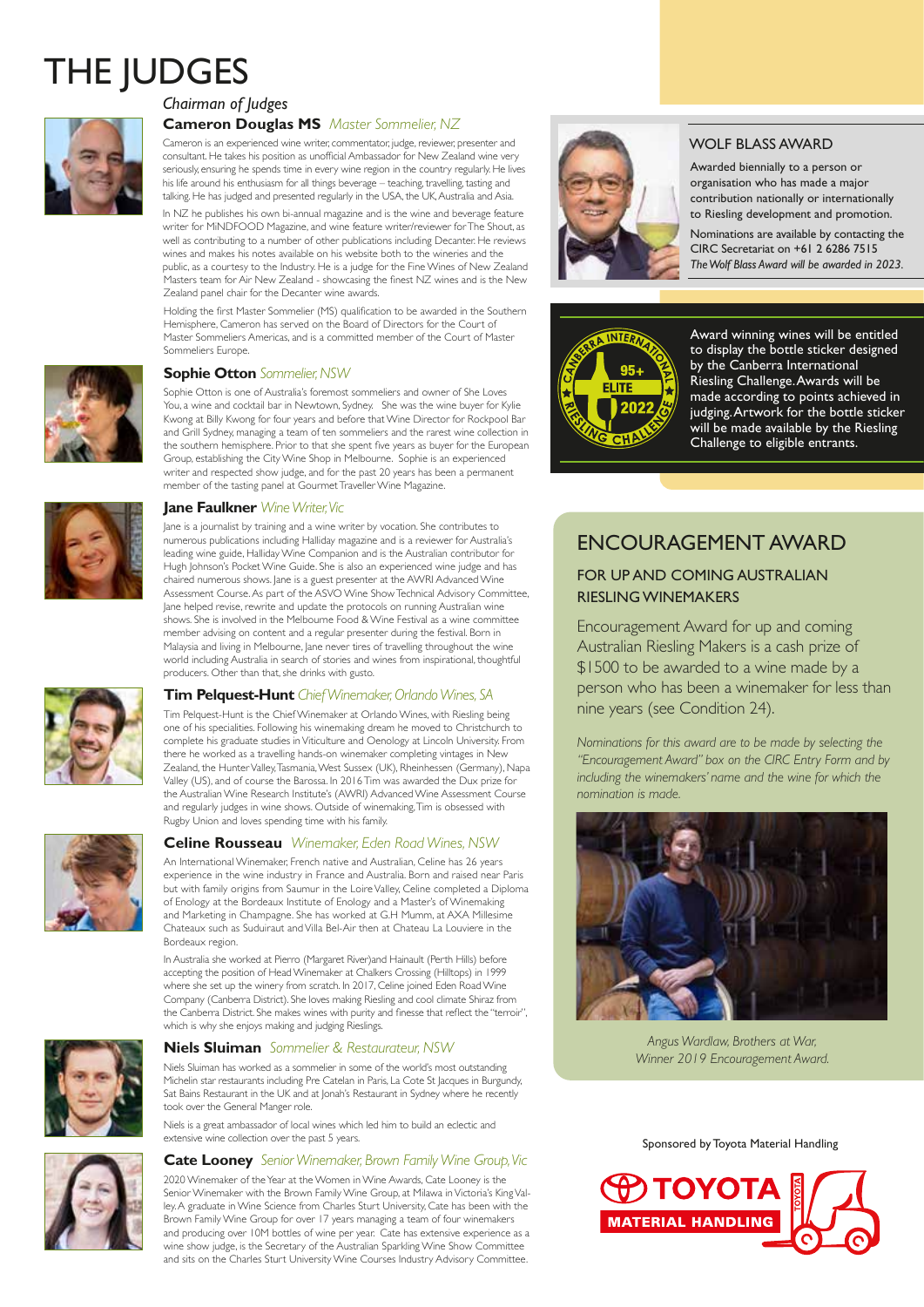![](_page_5_Picture_0.jpeg)

# CONDITIONS OF ENTRY

- 1. Wines must be made from 100% Riesling grapes.
- 2. Wine may be entered by wine companies, wine merchants, wholesalers or individuals.
- 3. Entries plus payment of \$AUD 145.00 per international entry or \$150 per Australian entry must be received by 31 July 2022.
- 4. Wines will be judged using the "100 Point" Scale. Awards will be made according to the points achieved. The Awards made will be:

| Flite.           | - 95 or more points |
|------------------|---------------------|
| <b>Excellent</b> | - 93 to 94 points   |
| Premium          | - 90 to 92 points   |
| Recommended      | - 85 to 89 points   |

- 5. There is no minimum quantity requirement for wine to enter the event up to an Elite Award judging level. However, for Classes 1 through to 6 and Classes 10 through to 15, for the wine to be judged off for a trophy the wine must be commercially available (see Condition 18 for definition of commercially available). The commercially available condition does not apply for those wines entered into the Museum Classes (Classes 7 to 9 and 16 to 18) or to Specialty Class 19 or to Provenance Class 20.
- 6. All trophy winners are required to supply (at their expense) up to two dozen bottles of the Award winning wine on request of the CIRC for consumption at the Awards Presentation Ceremony, public tasting and promotional events. Any extra wine ordered will be purchased at \$150.00 per case. This requirement does not apply to wines entered only into Class 20 (Provenance Class), or to wines entered into the Museum Classes 7, 8, 9 and 16, 17 & 18
- 7. Exhibits must conform to the legislation of the States and Commonwealth of Australia which governs the production of Australian Wine and Brandy ie the Customs and Excise Act and Regulations, the Health Act and Regulations or similar in the country of production for overseas entries.
- 8. A wine may be entered in one Class only, with the exception that wines entered in the Provenance Class 20, may also be entered in one other class.
- 9. Unlimited entries are permitted in any Class. Each wine may be entered once only regardless of how many labels it is marketed under.
- 10. The Canberra International Riesling Challenge Committee reserves the right to move an entry from one Class to another – awards are made for quality and wines will not be disqualified for being out of Class.
- 11. Six bottles (four for international entries) of each wine (12 / 8 bottles for 375ml bottles) for Classes 1-19, and 6 bottles for Class 20 are to be delivered to the Canberra International Riesling Challenge Committee between 19 and 23 September 2022.
- 12. Judging labels will be issued for Australian entries after the close of entries and mailed to the postal address provided. A carton label will also be posted at the same time and must be affixed to one of the out sides of the carton. International entries will be labelled upon receipt in Canberra due to dispatch timing requirements.
- 13. Where entrants elect to pay the Australia Post freight fee, the CIRC will provide access to the CIRC contract rate with Australia Post for freight within Australia.
- 14. 14. For overseas entries, or those entries in Australia that are not accessing the Australia Post freight system, exhibits must be delivered by the above dates to:

 2022 Canberra International Riesling Challenge Suite 26, The Atrium, Swinger Hill Centre, Corner of Colbeck and Ainsworth Streets, MAWSON ACT 2607

Entries must be clearly marked "2022 Canberra International Riesling Challenge – Wine Exhibit".

- 15. All exhibits become the property of the Canberra International Riesling Challenge.
- 16. International entrants are responsible for ensuring that the appropriate customs and clearance charges and taxes are paid prior to the delivery of the wine into Australia.
- 17. The delivery of the entries is the responsibility of the exhibitor and the CIRC takes no responsibility for any lost or damaged entries.
- 18. A Commercially Available Wine means that on request from a member of the CIRC at any time during judging, a wine must be available for public sale through a method in addition to cellar door, such as a website, wholesaler or liquor outlet.
- 19. To qualify for a Trophy a wine must be awarded at least 95 points. Wines entered in the Museum Classes (7 to 9 and 16 to 18) will only be eligible for a Museum Class Trophy.
- 20. After entries are received, no person will be permitted access to exhibits except the Judges, Stewards or persons nominated by the Canberra International Riesling Challenge Chairman.
- 21. For Australian wines, if required, entrants must nominate a Sydney or Canberra outlet, or the winery direct, where the wine can be accessed on Thursday 13 October 2022 for overnight transport to Canberra.
- 22. All results will be sent to entrants after judging and will be available on the website from 9.00pm on Friday 14 October 2022.
- 23. Provenance Class (Class 20):
	- An entry to the Provenance Class will comprise two bottles each (four for 375 ml bottles) (total  $6 \times 750$ ml or  $12 \times 375$ ml bottles) of three vintages of the same wine/same label produced from a single vineyard and the same winery.
	- The age separation for the vintages presented will be 10 years or more between the most recent vintage submitted and oldest vintage submitted with the intermediate vintage approximately midway between the youngest and oldest vintages.
	- Entries that are submitted as part of the Provenance Class will not be eligible for any trophy other than a Provenance Class award unless they are also entered into another class.
- 24. Encouragement Award for up and coming Australian Riesling Makers: A cash prize of \$1500 to be awarded to an entry made by a winemaker with less than nine years experience making wine. Entrants must be able to demonstrate compliance with this clause if required.

 Nominations for this award are to be made by selecting the "Encouragement Award" box on the CIRC Entry Form or the online entry system and by including the winemaker's name and the name of the wine for which the nomination is made.

 Entries for the Encouragement Award are to be entered into the CIRC and must adhere to the conditions of entry for the CIRC. This award is only open to Australian entries.

- 25. If an entry is withdrawn, the CIRC may at its discretion refund the entry fee less any administrative costs incurred in processing the entry. No refunds will be made after the process of developing the judging order has commenced, or 14 August 2022, whichever is earlier.
- 26. Entrants acknowledge that:
	- (a) the CIRC does not have a duty to conduct this event;
	- (b) if the CIRC cancels the event either partly or fully for any reason, entrants may not recover any lost income or damages from the CIRC;
	- (c) this clause operates as a complete defence for the CIRC to any action for recovery.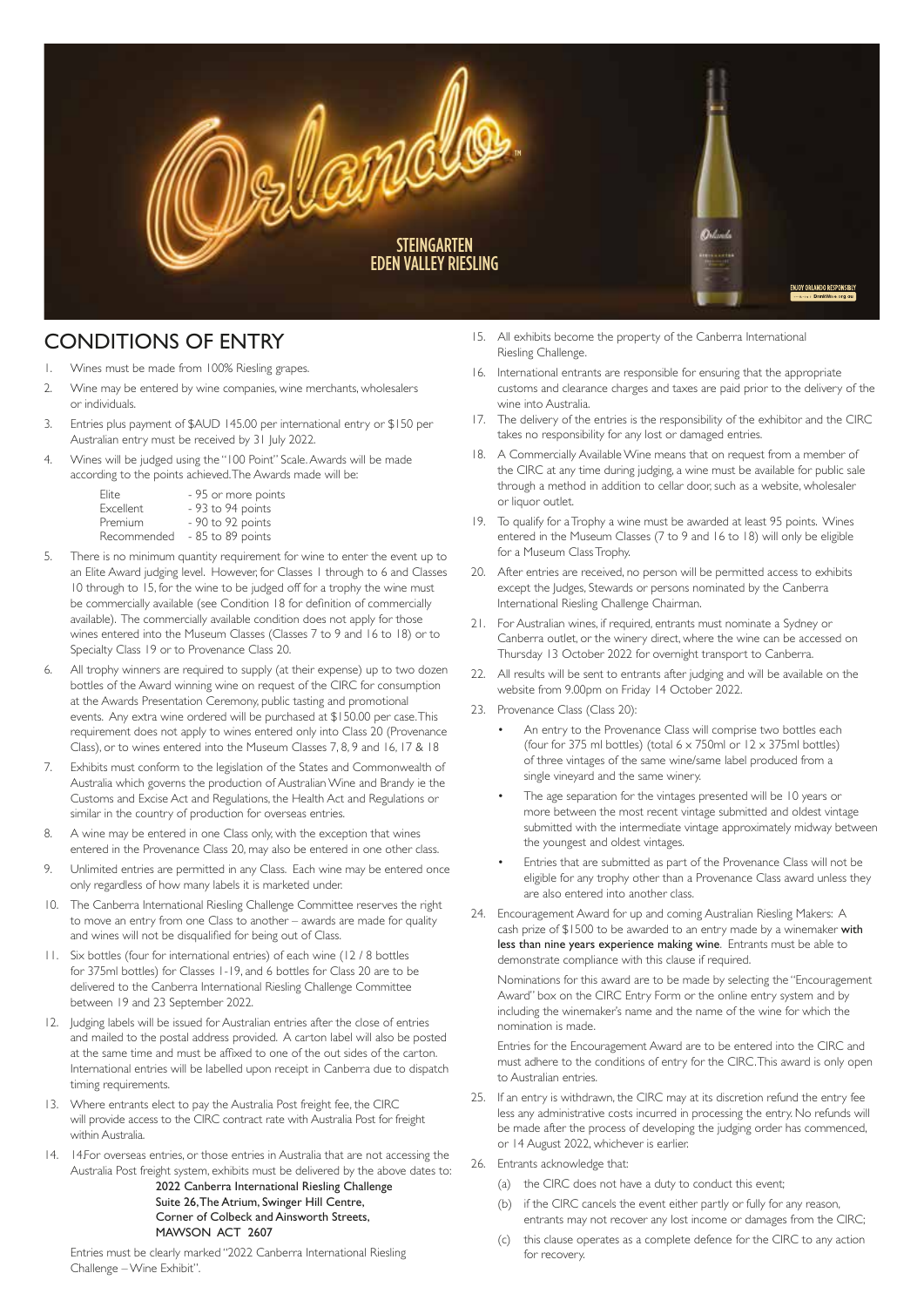|                                                                                                                                                                                    |                                                                                                                |                                      |                             |                           | SIGNATURE (For fax or post lodgement): |                | Entries open 1 June 2022 and close 31 July 2022. Exhibits are to be delivered to the CIRC                                                                                                    |                                                                    | between Monday 19 and Friday 23 September 2022.        |                                 |
|------------------------------------------------------------------------------------------------------------------------------------------------------------------------------------|----------------------------------------------------------------------------------------------------------------|--------------------------------------|-----------------------------|---------------------------|----------------------------------------|----------------|----------------------------------------------------------------------------------------------------------------------------------------------------------------------------------------------|--------------------------------------------------------------------|--------------------------------------------------------|---------------------------------|
|                                                                                                                                                                                    |                                                                                                                |                                      |                             |                           |                                        |                |                                                                                                                                                                                              |                                                                    |                                                        |                                 |
|                                                                                                                                                                                    |                                                                                                                |                                      |                             | <b>HOLDER:</b>            | NAME OF CARD                           |                | Additional forms can be downloaded from the CIRC website - www.rieslingchallenge.com                                                                                                         |                                                                    |                                                        | above address                   |
|                                                                                                                                                                                    |                                                                                                                |                                      |                             |                           | EXPIRY DATE:<br>CARD NUMBER:           |                | Online entries are available at: www.rieslingchallenge.com\how-to-enter\online-entries\<br>OR Entry forms can be submitted by: Email: info@rieslingchallenge.com or by mail to the           |                                                                    |                                                        |                                 |
|                                                                                                                                                                                    |                                                                                                                | MASTERCARD USA L                     |                             |                           | CREDIT CARD                            |                | I declare that I have read and agree with all the Conditions of Entry as listed in the 2022 CIRC Entry Schedule:                                                                             |                                                                    |                                                        |                                 |
|                                                                                                                                                                                    |                                                                                                                |                                      |                             |                           | TOTAL PAYMENT AMOUNT \$                |                | (Tick box to acknowledge)                                                                                                                                                                    |                                                                    |                                                        | Entry Declaration:              |
|                                                                                                                                                                                    |                                                                                                                | tax invoice once payment is made.    |                             |                           |                                        |                | Bank: CBA; A/c name: National Riesling Challenge; BSB 062900; A/c number: 10284404; BIC/Swift: CTBAAU2S; IBAN: 06290010284404<br>Payments must be in Australian dollars. This form becomes a |                                                                    |                                                        |                                 |
|                                                                                                                                                                                    |                                                                                                                |                                      |                             |                           |                                        |                | Please complete this form and make your payment by credit card or by EFT (include winery name in payment reference).                                                                         |                                                                    |                                                        |                                 |
|                                                                                                                                                                                    |                                                                                                                |                                      |                             |                           |                                        |                |                                                                                                                                                                                              |                                                                    |                                                        |                                 |
|                                                                                                                                                                                    |                                                                                                                |                                      |                             |                           |                                        |                |                                                                                                                                                                                              |                                                                    |                                                        |                                 |
|                                                                                                                                                                                    |                                                                                                                |                                      |                             |                           |                                        |                |                                                                                                                                                                                              |                                                                    |                                                        |                                 |
|                                                                                                                                                                                    |                                                                                                                |                                      |                             |                           |                                        |                |                                                                                                                                                                                              |                                                                    |                                                        |                                 |
|                                                                                                                                                                                    |                                                                                                                |                                      |                             |                           |                                        |                |                                                                                                                                                                                              |                                                                    |                                                        |                                 |
|                                                                                                                                                                                    |                                                                                                                |                                      |                             |                           |                                        |                |                                                                                                                                                                                              |                                                                    |                                                        |                                 |
|                                                                                                                                                                                    |                                                                                                                |                                      |                             |                           |                                        |                |                                                                                                                                                                                              |                                                                    |                                                        |                                 |
|                                                                                                                                                                                    |                                                                                                                |                                      |                             |                           |                                        |                |                                                                                                                                                                                              |                                                                    |                                                        |                                 |
|                                                                                                                                                                                    |                                                                                                                |                                      |                             |                           |                                        |                |                                                                                                                                                                                              |                                                                    |                                                        |                                 |
|                                                                                                                                                                                    |                                                                                                                |                                      |                             |                           |                                        |                |                                                                                                                                                                                              |                                                                    |                                                        |                                 |
| International \$145<br>Australia \$150<br>(Includes GST)                                                                                                                           | which nomination is made. See condition 24)<br>(List winemaker's name & indicate wine for<br>ENCOURAGEMT AWARD | (Im275/027)<br><b>BOTTLE</b><br>SIZE | TA*<br>$\frac{1}{\sqrt{2}}$ | $\mathbb{F}^{\mathsf{d}}$ | <b>SUGAR</b><br>$\leq$                 | <b>VINTAGE</b> | FOLL CONNERCIAL NAME OF SAME                                                                                                                                                                 | (see page 3)<br>Class 20 please use<br>I line per vintage<br>CLASS | <b>GEOGRAPHIC</b><br><b>REGION OF</b><br><b>GRAPES</b> | <b>PRODUCTION</b><br>COUNTRY OF |
| \$AUD per entry                                                                                                                                                                    |                                                                                                                |                                      |                             |                           | Your website for online sales:         |                |                                                                                                                                                                                              | Fax:                                                               |                                                        | Phone:                          |
|                                                                                                                                                                                    | <b>Email:</b>                                                                                                  |                                      |                             |                           |                                        |                |                                                                                                                                                                                              |                                                                    |                                                        | Postal Address                  |
|                                                                                                                                                                                    |                                                                                                                |                                      |                             | Contact Person:           |                                        |                |                                                                                                                                                                                              |                                                                    |                                                        | Name of Exhibitor:              |
| PO Box 241, DEAKIN WEST ACT 2600<br>Email: info@rieslingchallenge.com<br>National Riesling Challenge Inc<br>National Riesling Challenge<br>Ph: +61 2 6286 7515<br><b>AUSTRALIA</b> |                                                                                                                |                                      |                             | ົດ<br>m                   |                                        |                | Please complete ALL information clearly and in ENGLISH<br><b>ZISCONBERAM INTERNATIONAL RIESLING CHALLEN</b><br>Canberra, Australia 10-15 October 2022                                        | CHA                                                                |                                                        |                                 |

*\*Optional Information*

\*Optional Information